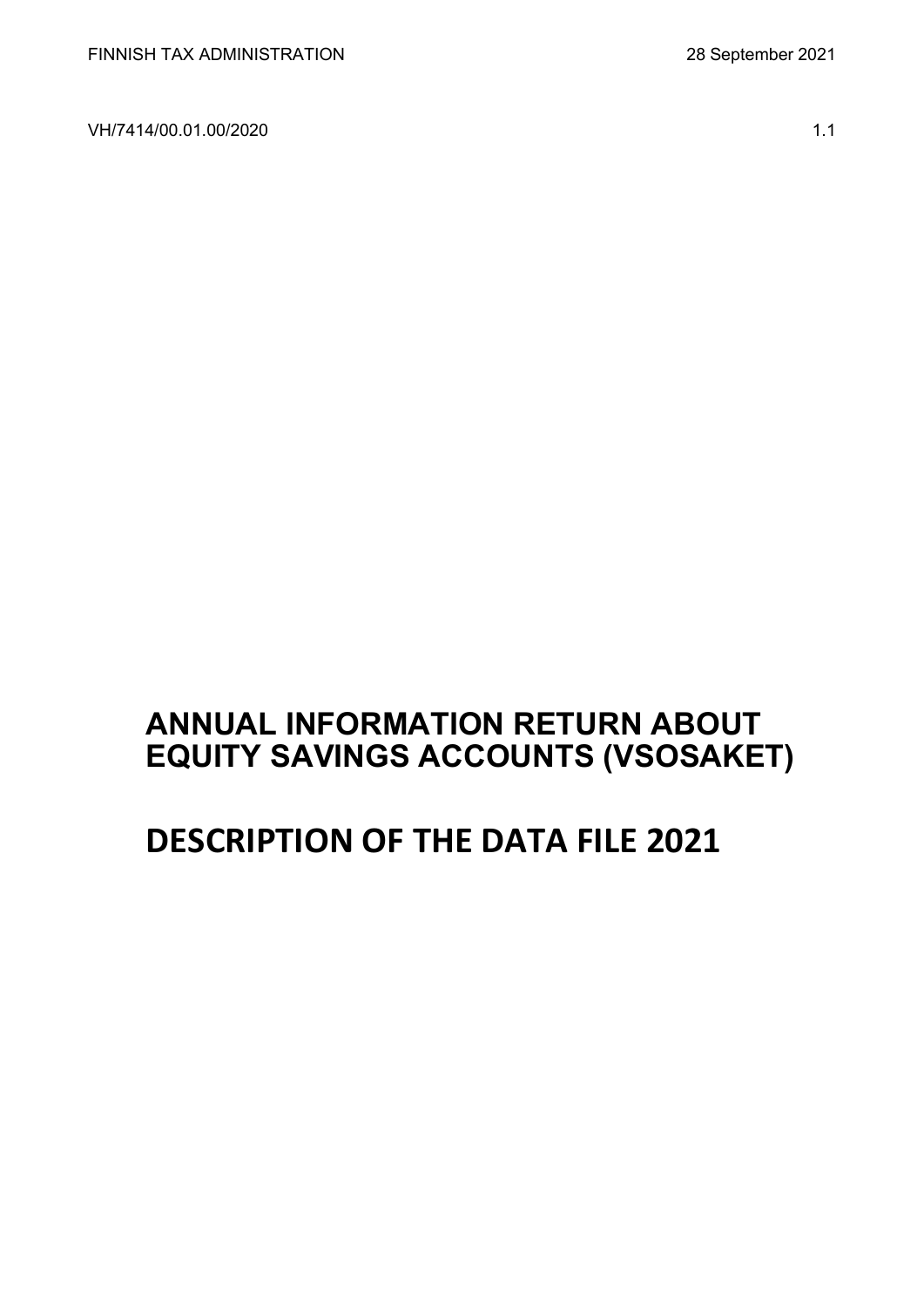### **Table of contents**

| 1.           | <b>INTRODUCTION</b>                                        | $\overline{2}$          |
|--------------|------------------------------------------------------------|-------------------------|
| $2^{\circ}$  | DESCRIPTION OF THE INFORMATION FLOW AND SUBMITTAL OF FILES | $\mathbf{2}$            |
| $\mathbf{3}$ | <b>MAKING CORRECTIONS</b>                                  | $\overline{\mathbf{4}}$ |
| 4            | <b>PERIOD OF VALIDITY</b>                                  | $\overline{\mathbf{4}}$ |
|              | 5 CHANGES ON THE PREVIOUS YEAR                             | $\overline{\mathbf{4}}$ |
|              | 6 LIST OF THE DATA CONTENT                                 | 5                       |
|              | 7 AUTOMATED CHECK PROCESSES                                | 6                       |
| 8            | <b>MESSAGES</b>                                            | 7                       |
| 9            | <b>INSTRUCTIONS AND EXAMPLES</b>                           | 7                       |
|              | 9.1                                                        |                         |
|              | <b>10 COUNTRY CODES</b>                                    | 8                       |

#### **Version history**

| <b>Date</b> | <b>Version</b> | <b>Description</b>                              |
|-------------|----------------|-------------------------------------------------|
| 28.9.2021   | 1.1            | Check #1737 has been changed to a message.      |
| 26.1.2021   | 1.0            | First release concerning the 2021 taxable year. |
| 20.5.2021   |                | Added check #1737 that had been missing.        |

#### <span id="page-1-0"></span>**1 INTRODUCTION**

This guidance explains the structure of the required inbound file and the check procedures that follow. For more information, see [General description for](https://www.vero.fi/globalassets/tietoa-verohallinnosta/ohjelmistokehittajille/s%C3%A4hk%C3%B6isen-ilmoittamisen-yleiskuvaus2.pdf)  [electronic filing of information returns \(pdf\)](https://www.vero.fi/globalassets/tietoa-verohallinnosta/ohjelmistokehittajille/s%C3%A4hk%C3%B6isen-ilmoittamisen-yleiskuvaus2.pdf) (*tax.fi > About us > IT developers > Data format specifications > General description for electronic filing of information returns*).

### <span id="page-1-1"></span>**2 DESCRIPTION OF THE INFORMATION FLOW AND SUBMITTAL OF FILES**

The act governing equity savings accounts (Laki osakesäästötilistä 680/2019) came into force on 1 June 2019. Assets can be deposited on equity savings accounts as of 1 January 2020. You can read more about the taxation of equity savings accounts in the detailed guidance "Osakesäästötilin verotus" on tax.fi (available in Finnish and Swedish).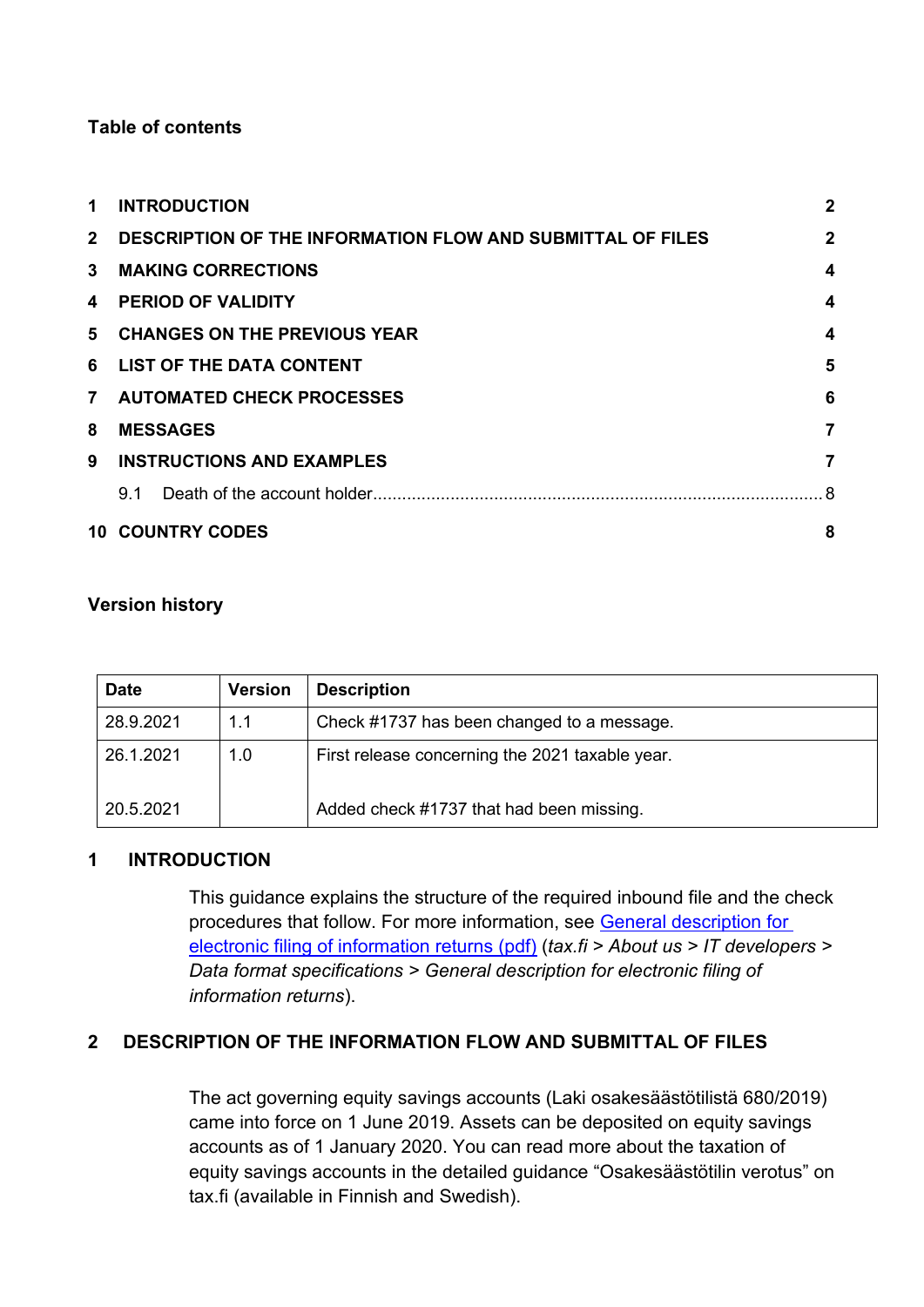With this annual information return, the service provider as referred to in the act governing equity savings accounts (Laki osakesäästötilistä 680/2019) reports to the Tax Administration the information on equity savings accounts described in § 17, subsection 15 of the Act on Assessment Procedure and in the Official Decision of the Tax Administration. According to the act governing equity savings accounts, banks that accept ordinary deposits and foreign credit institutions in the EEA as referred to in the Act on Credit Institutions (610/2014), as well as investment service companies and foreign investment companies in the EEA as referred to in the Act on Investment Services (747/2012), are entitled to offer equity savings account contracts.

Information concerning a taxpayer's equity savings account must be filed annually in accordance with this data format specification. The service provider offering the equity savings account must deliver the following data to the Tax Administration for the purposes of tax assessment:

- start and end date of the taxpayer's equity savings account contract,
- amounts deposited to the equity savings account,
- withdrawals from the equity savings account,
- portion of profits from the equity savings account included in the withdrawals,
- losses of the equity savings account,
- fair market value of assets saved on the equity savings account, and
- net amount deposited to the account at the end of the year.

Sales of securities made with assets saved on a resident taxpayer's equity savings account are not reported on the Annual information return on itemisation of securities and derivatives bought and sold and information for computing capital gains and losses (VSAPUUSE), because the profit accrued by the investments made through the equity savings account is not taxable during the savings period. Dividends and interest received on the equity savings account are not reported on their own annual information returns, with the exception of dividend summaries. Instead, they are included in the profits or loss of withdrawn saved assets.

Details on sales and purchases of securities by nonresident taxpayers are to be filed in an annual information return in accordance with VSAPUUSE specification even if the transactions were related to saved assets within the meaning of the act governing equity savings accounts. Dividends and interest received on a nonresident taxpayer's equity savings account are to be filed in an annual information return on payment made to nonresidents (VSRAERIE).

Expenses and fees collected from the equity savings account do not need to be reported separately. They are taken into account in the amount of profit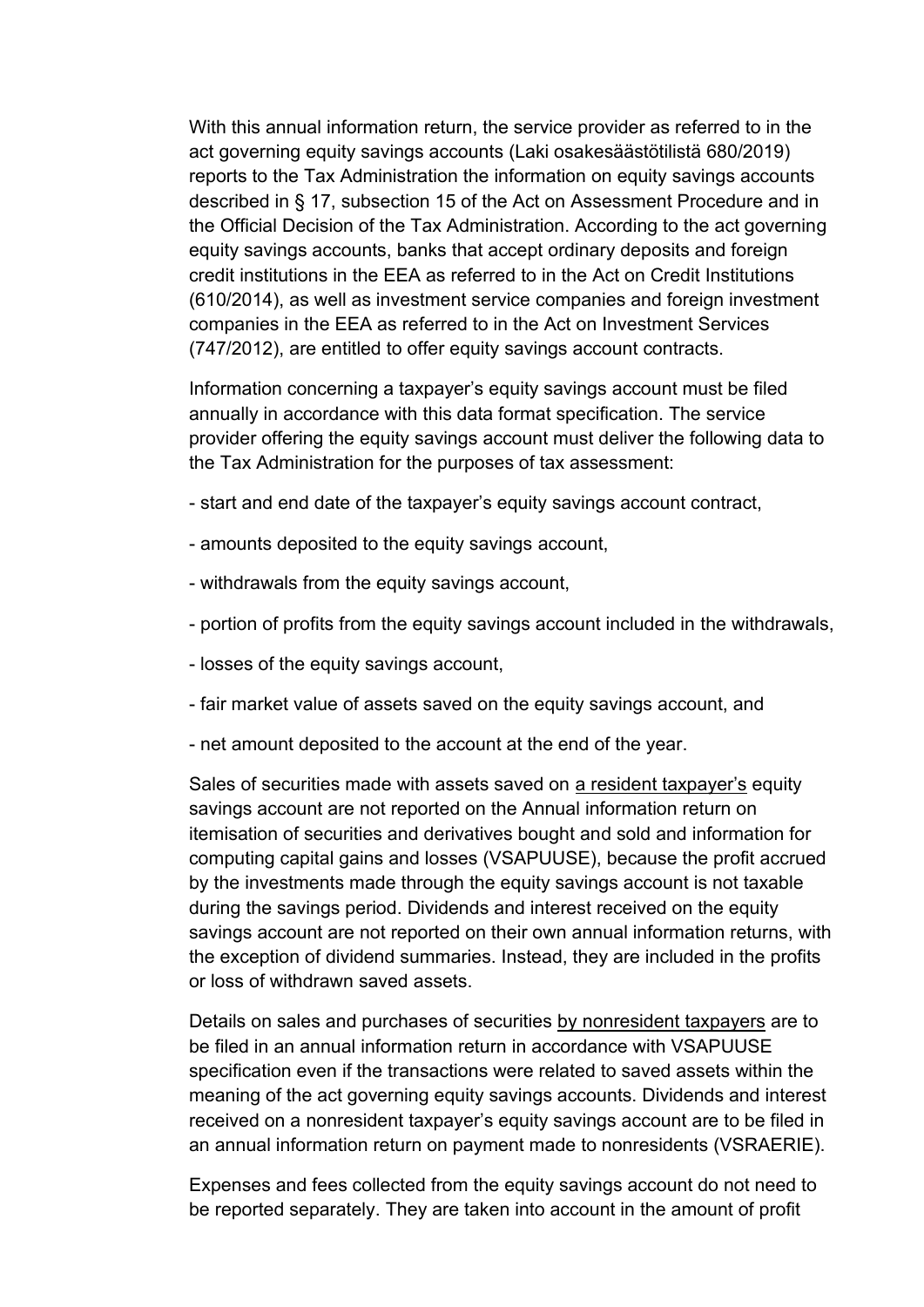withdrawn and loss generated by the equity savings account. If the taxpayercustomer has an equity savings account, and a different deposit account than the one connected to the equity savings account is where you charge the related asset-management and safekeeping expenses from this customer, you must submit this annual information return (VSOMHOIE) in order to inform the Tax Administration of the amounts that the taxpayer has paid you.

To check the method of identification required by this information flow, the required role and the place in the flow where authorisations are checked, go to [Methods of sign-in, roles and rights to represent organisations](https://www.ilmoitin.fi/webtamo/sivut/IlmoituslajiRoolit?kieli=en&tv=VSOSAKET) *[\(Ilmoitin.fi >](https://www.ilmoitin.fi/webtamo/sivut/IlmoituslajiRoolit?kieli=en)  [Instructions and templates > Methods of sign-in, roles\)](https://www.ilmoitin.fi/webtamo/sivut/IlmoituslajiRoolit?kieli=en).*

## <span id="page-3-0"></span>**3 MAKING CORRECTIONS**

For year-specific instructions for making corrections, go to [Annual information](https://www.vero.fi/en/About-us/it_developer/data-format-specifications/annual_information_returns__instruction/)  [returns](https://www.vero.fi/en/About-us/it_developer/data-format-specifications/annual_information_returns__instruction/) (*tax.fi > About us > IT developers > Data format specifications > Making corrections to electronically filed submittals of information returns*).

## <span id="page-3-1"></span>**4 PERIOD OF VALIDITY**

This specification sets out the requirements of file formatting that come into force 28 September 2021 and continue to be in force until a new version of this specification is released.

For information about deadlines for filing, see the year-specific schedule on [IT developers](https://www.vero.fi/tietoa-verohallinnosta/kehittaja/) (*vero.fi > Verohallinto > Ohjelmistokehittäjät > Aikataulu vvvv*). The schedule is available in Finnish and Swedish.

## <span id="page-3-2"></span>**5 CHANGES ON THE PREVIOUS YEAR**

| <b>Version</b> | <b>Data</b><br><b>Name</b> | Data element                                   | <b>Description</b>                                                                                     |
|----------------|----------------------------|------------------------------------------------|--------------------------------------------------------------------------------------------------------|
| 1.1            |                            |                                                | Check #1737 has been changed to a<br>message.                                                          |
| 1.0            | 12-15/058                  | Calendar year                                  | Year changed                                                                                           |
|                | $356 -$<br>390/048         | Software application that<br>produced the file | Data element has been changed to<br>mandatory.                                                         |
|                |                            |                                                | The check process #1737 was added. This<br>check was left out from the previously<br>released version. |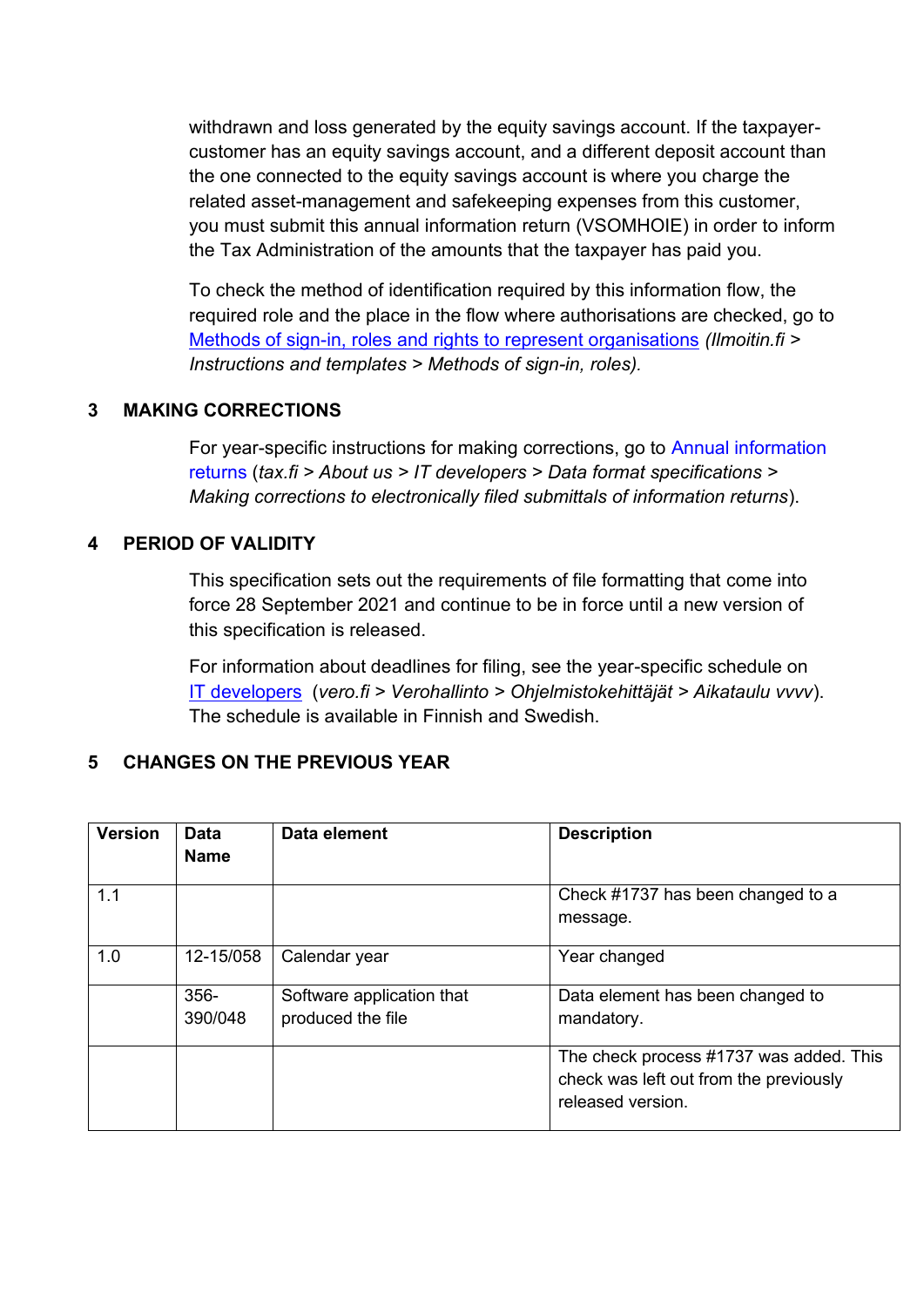## <span id="page-4-0"></span>**6 LIST OF THE DATA CONTENT**

| <b>Positio</b><br>$\mathsf{n}$ | Cod<br>e | Cond <sub>T</sub><br>tiona |   | L/T | <b>Description</b>                                                                                                                                                    | Format           | <b>Permissibl</b><br>e values: |
|--------------------------------|----------|----------------------------|---|-----|-----------------------------------------------------------------------------------------------------------------------------------------------------------------------|------------------|--------------------------------|
| $1 - 8$                        | 000      | P                          | T |     | File identifier                                                                                                                                                       | AN <sub>8</sub>  | <b>VSOSAKET</b>                |
| 10                             | 082      | $\vee$                     |   |     | <b>Deletion</b>                                                                                                                                                       | A <sub>1</sub>   | D                              |
| $12 - 15$                      | 058      | P                          | T |     | Year                                                                                                                                                                  | <b>VVVV</b>      | 2021                           |
| $17 - 25$                      | 010      | P                          | T |     | Business ID of corporate entity liable to report<br>information on the equity savings account                                                                         | <b>YTUNNUS</b>   |                                |
| 26-60                          | 020      | V/P                        | T | *   | Name of corporate entity liable to report<br>information on the equity savings account                                                                                | <b>AN35</b>      |                                |
| 62-96                          | 350      | P                          | T |     | Bank account number of equity savings<br>account                                                                                                                      | <b>AN35</b>      |                                |
| 98-105                         | 351      | P                          |   |     | Start date of equity savings account                                                                                                                                  | <b>PPKKVVVV</b>  |                                |
| 107-114 352                    |          | $\vee$                     |   | *   | End date of equity savings account                                                                                                                                    | <b>PPKKVVVV</b>  |                                |
| 116                            | 353      | V/P                        |   | *   | Grounds for termination of equity savings<br>account<br>1= termination of account<br>2= transfer of account to another service<br>provider or death of account holder | N <sub>1</sub>   | 1,2                            |
| 118-128 083                    |          | P                          | Τ |     | Account holder's personal identity code                                                                                                                               | <b>HETU</b>      |                                |
| 130-164 085                    |          | V/P                        | т | *   | Account holder's name                                                                                                                                                 | AN35             |                                |
| 166-167 363                    |          | V                          |   |     | Country code (ISO3166) of the account<br>holder's country of tax residence (this is a<br>required field if Finland - FI is not the country<br>of tax residence)       | <b>MAATUNNUS</b> |                                |
| 169-178 354                    |          | V                          |   |     | Cash deposits made to the equity savings<br>account during the reporting year                                                                                         | R7,2             |                                |
| 180                            |          | $\vee$                     |   |     | Reserve space                                                                                                                                                         |                  |                                |
| 181-190 355                    |          | V/P                        |   |     | Amounts withdrawn from the equity savings<br>account during the reporting year                                                                                        | R7,2             |                                |
| 192-201 356                    |          | V/P                        |   |     | Portion of profits included in withdrawals                                                                                                                            | R7,2             |                                |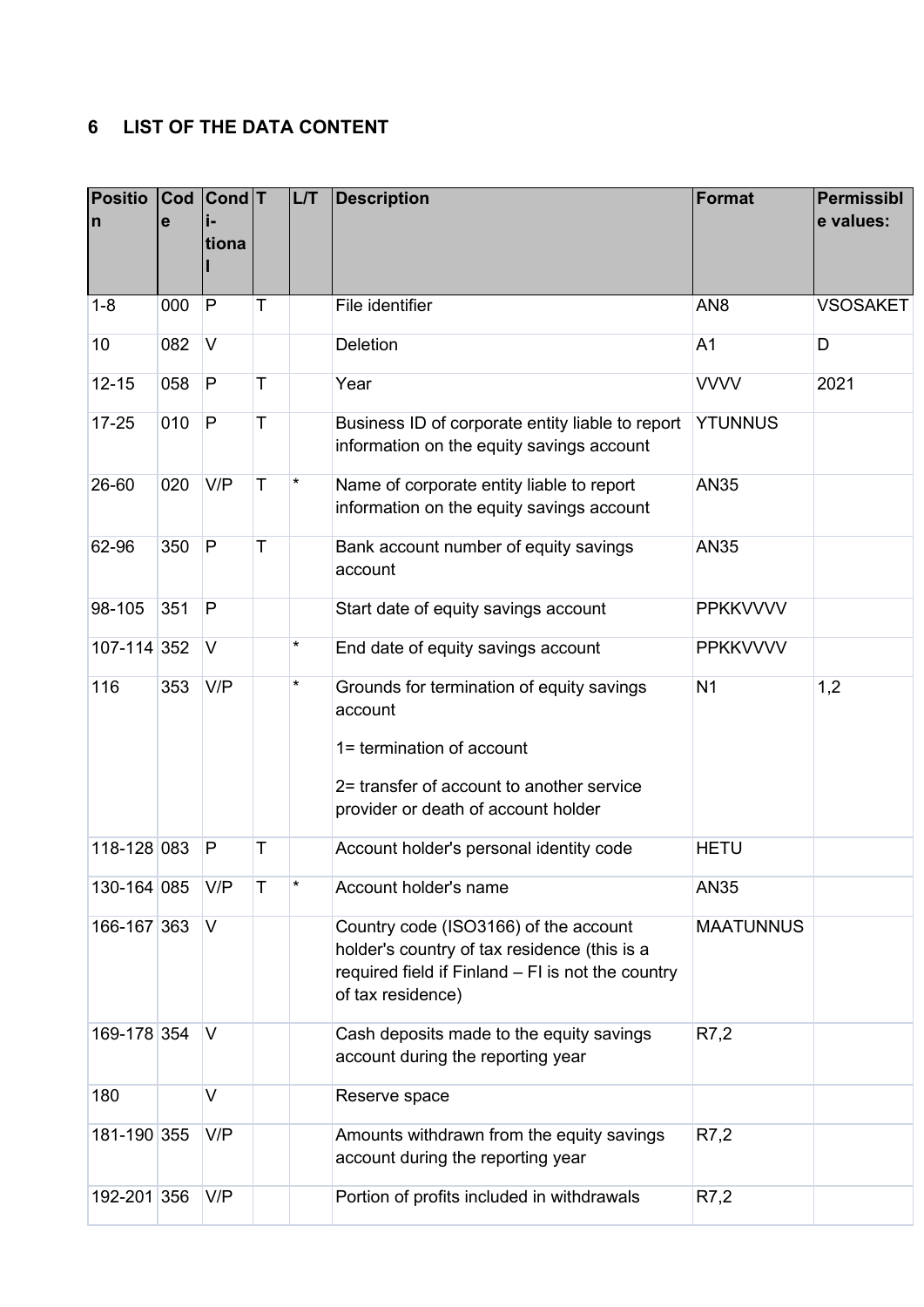| <b>Positio</b><br>$\mathsf{n}$ | $\mathbf{e}$ | Cod Cond T<br>tiona |   | <b>L/T</b> | <b>Description</b>                                                             | Format                           | <b>Permissibl</b><br>e values: |
|--------------------------------|--------------|---------------------|---|------------|--------------------------------------------------------------------------------|----------------------------------|--------------------------------|
| 203-212 357                    |              | V                   |   |            | Withholding on profit                                                          | R7,2                             |                                |
| 214-223 358                    |              | $\vee$              |   |            | Tax withheld at source on profit (nonresidents)                                | R7,2                             |                                |
| 225-232 359                    |              | V/P                 |   |            | Loss from equity savings account on date<br>when account is terminated         | R5,2                             |                                |
| 234-243 360                    |              | V/P                 |   |            | Fair market value of assets saved on equity<br>savings account on 31 December  | R7,2                             |                                |
| 245-254 361                    |              | V/P                 |   |            | Net amount deposited to the account on 31<br>December                          | R7,2                             |                                |
| 256-263 362                    |              | V                   |   |            | Amount of tax withheld at source refunded to<br>the account holder from abroad | R5,2                             |                                |
| 265-282                        |              | $\vee$              |   |            | Reserve space                                                                  | <b>AN18</b>                      |                                |
| 284-318 041                    |              | $\vee$              |   |            | Name of contact person                                                         | <b>AN35</b>                      |                                |
| 320-354 042                    |              | $\vee$              |   |            | Telephone of contact person                                                    | PUHELIN2                         |                                |
| 356-390 048                    |              | $\vee$              |   |            | Software application that produced this file                                   | <b>AN35</b>                      |                                |
| 392-403 014                    |              | $\overline{P}$      | T |            | Identifier of the software that produced this file                             | $Y -$<br>TUNNUS AN2              |                                |
| 405-418 198                    |              | P                   |   |            | Send Date and Time - populated by the<br>service provider                      | <b>PPKKVVVV</b><br><b>HHMMSS</b> |                                |
|                                | 999          | P                   |   |            | <b>Final identifier</b>                                                        | $+N8$                            |                                |

## <span id="page-5-0"></span>**7 AUTOMATED CHECK PROCESSES**

| New /<br>Chan<br>ged | Code     | <b>Description of Calc. Rule / Check</b>                                                                                                                                                                                                                                              |
|----------------------|----------|---------------------------------------------------------------------------------------------------------------------------------------------------------------------------------------------------------------------------------------------------------------------------------------|
|                      | 010,020  | #1573; If the value entered for Business ID of corporate entity liable to report<br>information on the equity savings account (010) is a pseudo ID, the filer must also<br>enter the Name of corporate entity liable to report information on the equity savings<br>$account (020)$ . |
|                      | 352, 353 | #1574; If the account's end date (352) has been given, the grounds for the                                                                                                                                                                                                            |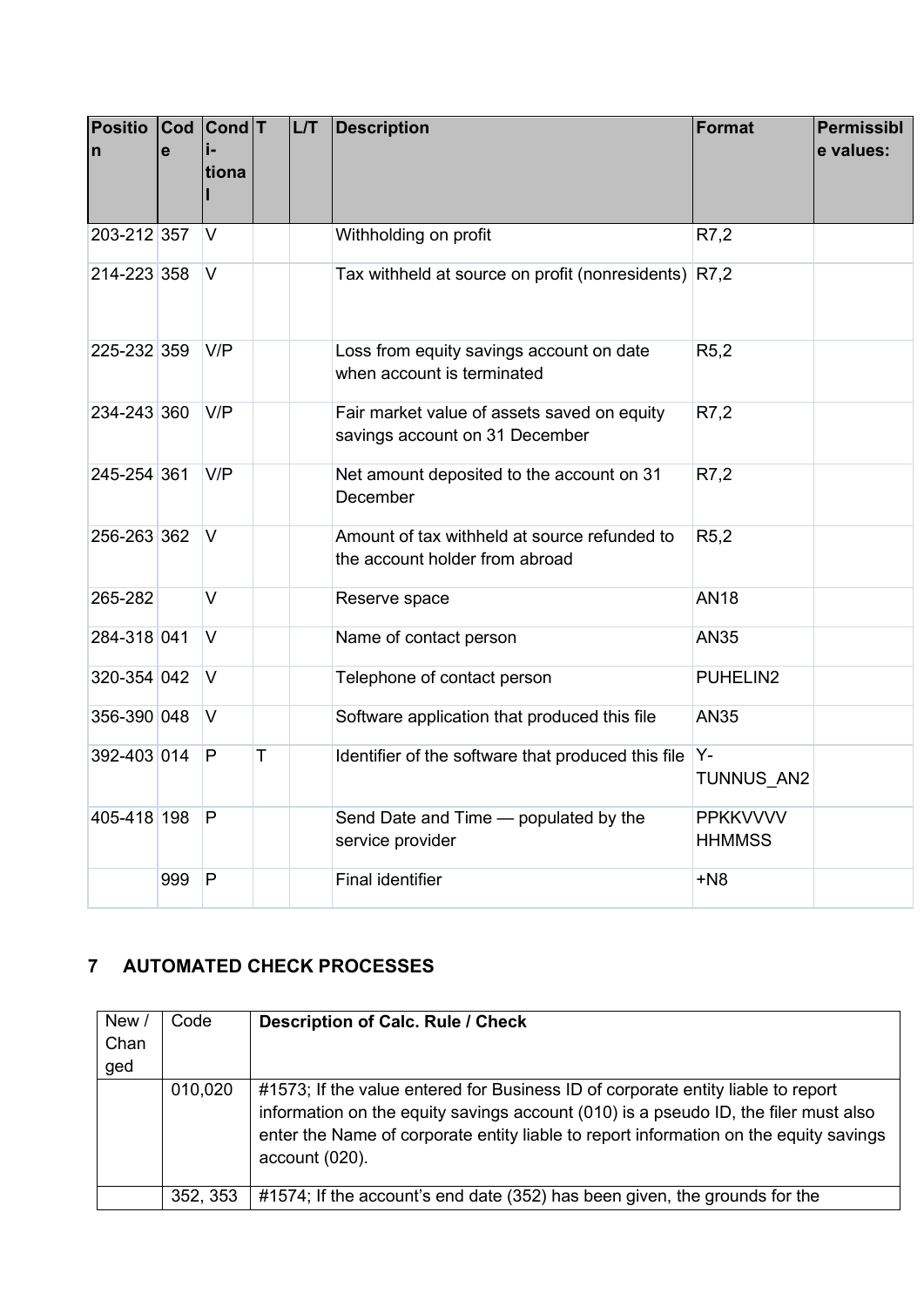| New /<br>Chan<br>ged | Code             | <b>Description of Calc. Rule / Check</b>                                                                                                                                                                                                                                            |
|----------------------|------------------|-------------------------------------------------------------------------------------------------------------------------------------------------------------------------------------------------------------------------------------------------------------------------------------|
|                      |                  | termination of the account (353) must be given as well.                                                                                                                                                                                                                             |
|                      | 083, 085         | #1591; If the value entered for Account holder's personal identity code (083) is a<br>pseudo ID, the filer must also enter the Account holder's name (085).                                                                                                                         |
|                      | 355, 356         | #1575; If the value entered for Amounts withdrawn from the equity savings account<br>during the reporting year (355) is greater than zero, the filer must also enter profit<br>(356), which may be zero, more than zero, or loss (359).                                             |
|                      | 352, 353,<br>355 | #1576; If the End date of equity savings account (352) has been given, and the<br>grounds for termination (353) is $1$ (= termination of account), the filer must also<br>enter Amounts withdrawn from the equity savings account during the reporting year<br>(355) (may be zero). |
|                      | 359, 352         | #1577; Loss (359) can only be entered if the account end date (352) has been<br>given and the reason for termination (353) is 1 (termination of account).                                                                                                                           |
|                      | 352, 058         | #1592; End date of equity savings account (352) YYYY must be in the same year<br>as the annual information return (058) concerns.                                                                                                                                                   |
|                      | 360,361          | #1578; If the account has not been terminated, i.e. (352) has not been given, the<br>fair market value of saved assets (360) and the net amount deposited (361) must<br>be entered, but they can be zero.                                                                           |
|                      | 359              | #1572; The loss cannot be more than €50,000.                                                                                                                                                                                                                                        |

### <span id="page-6-0"></span>**8 MESSAGES**

| New/ | Code      | Description of the message                                                                    |
|------|-----------|-----------------------------------------------------------------------------------------------|
| Chan |           |                                                                                               |
| ged  |           |                                                                                               |
|      | 357, 358, | #1579; If the profit (356) is more than $\epsilon$ 20, and both the withholding (357) and tax |
|      | 356       | at source (358) are empty or zero, the following message appears: "You have                   |
|      |           | reported profit. Please check whether it involves withholding or tax at source."              |
| Chan | 357, 358  | #1737; One annual information return can only have a non-zero value in                        |
| ged  |           | Withholding on profit (357) or in Tax withheld at source on profit (358), not both.           |

## <span id="page-6-1"></span>**9 INSTRUCTIONS AND EXAMPLES**

Payments must be reported for the year when they were paid. Payments are reported per account as a summary of all the year's transactions. Indicate the amounts in euro (€). If the currency of payment was a non-euro currency, you